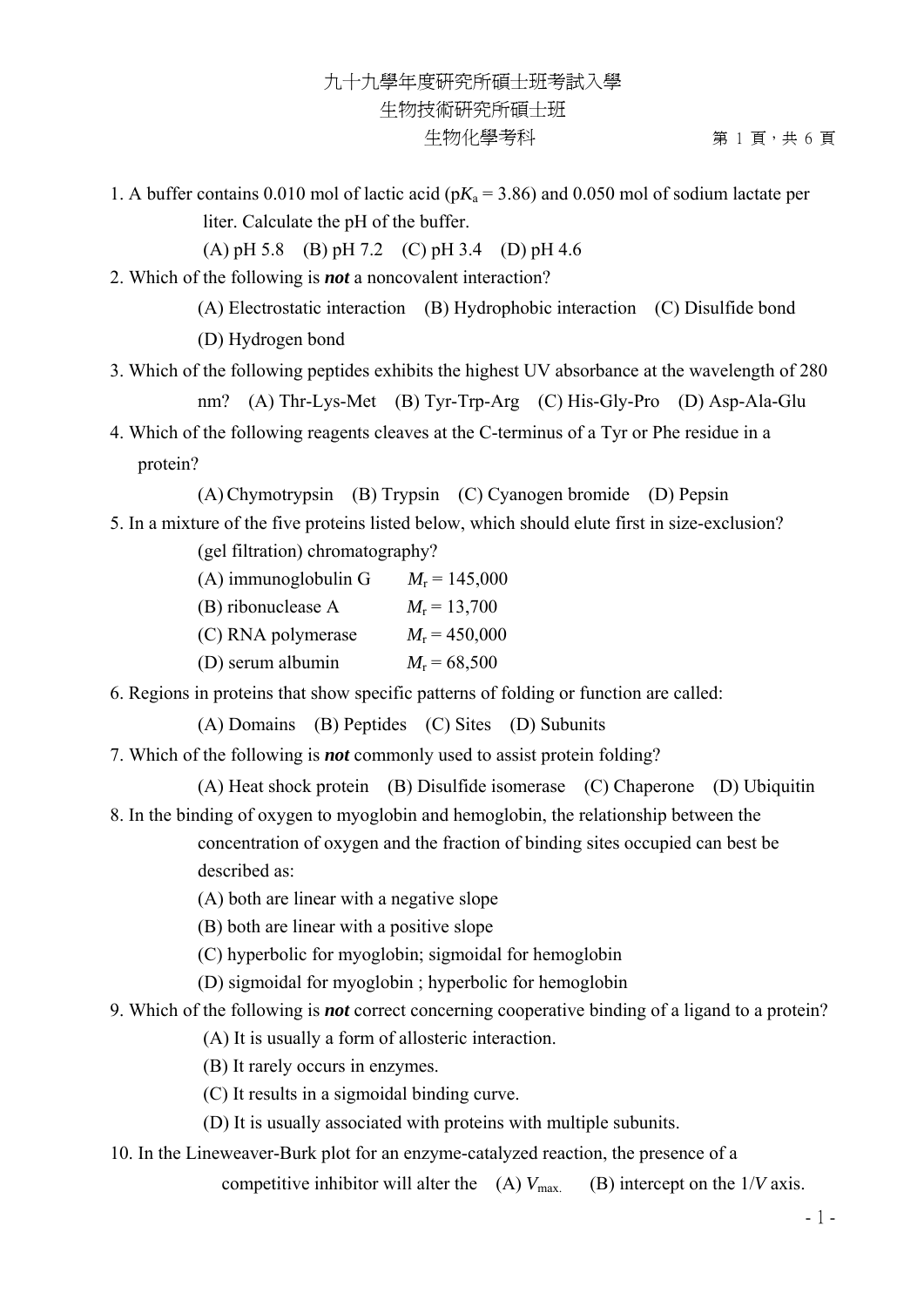## 九十九學年度研究所碩士班考試入學 生物技術研究所碩士班 生物化學考科 第 2 頁,共 6 頁

(C) intercept on the 1/[S] axis. (D) curvature of the plot.

11. Coenzymes NAD<sup>+</sup>/NADH are commonly used as coupling reactions for enzyme activity assay. Which of the following best describes the measurement of NADH production?

(A)  $A_{340 \text{ nm}}$  increases (B)  $A_{340 \text{ nm}}$  decreases (C)  $A_{595 \text{ nm}}$  increases (D)  $A_{595 \text{ nm}}$  decreases

- 12. The biochemical property of lectins that is the basis for most of their biological effects is their ability to bind to:  $(A)$  specific lipids.  $(B)$  specific oligosaccharides.  $(C)$ specific peptides. (D) amphipathic molecules.
- 13. Which of the following proteins would show up as the band at the bottom of an SDS polyacrylamide gel after electrophoresis?
	- (A) Ribonuclease A, 14 kDa (B) Myoglobin, 17 kDa (C) DNase I, 31 kDa
	- (D) Serum albulin, 67 kDa

#### 14. Which of the following bonds or interactions is/are possible contributors to the stability of the tertiary structure of a globular protein?

- (A) peptide bonds between a metal ion cofactor and a histidine residue
- (B) hydrophobic interactions between histidine and tryptophan R groups
- (C) covalent disulfide cross-links between two methionine residues
- (D) hydrogen bonds between serine residues and the aqueous surroundings
- 15. A small molecule (generally under  $M_r$  5000) that can attach to larger molecules in order to elicit an immune response is called?

(A) antigen (B) allergen (C) hapten (D) epitope

- 16. Which of the following substances is found in RNA molecules but not in DNA molecules? (A) thymine (B) uracil (C) phosphorus (D) adenine
- 17. Which kind of experiment procedure is used to probe DNA sequences?

(A) Eastern blotting (B) Northern blotting (C) Southern blotting (D) Western blotting

- 18. During replication of DNA, a nucleotide base that would bond with cytosine is? (A) guanine (B) thymine (C) uracil (D) adenine
- 19. The main purpose of fermentation is to (A) synthesize new glucose molecules (B) regenerate  $NAD<sup>+</sup>$  from NADH (C) generate proton gradient for ATP synthesis (D) oxidize glucose to generate NADH
- 20. Which of the following monosaccharides is not an aldose? (A) ribose (B) glucose (C) mannose (D) fructose
- 21. In glycogen biosynthesis, the most importance to direct addition unit is (A) glucose-UDP (B) glucose-1-p (C) glucose-6-p (D) glucose
- 22. In steroid hormone biosynthesis the most important precursor is (A) aldosterone (B) cortisol (C) progesterone (D) testosterone
- 23. How many NADH are generated in converting 1 mole of glucose to lactate (A) 1 moles (B) 2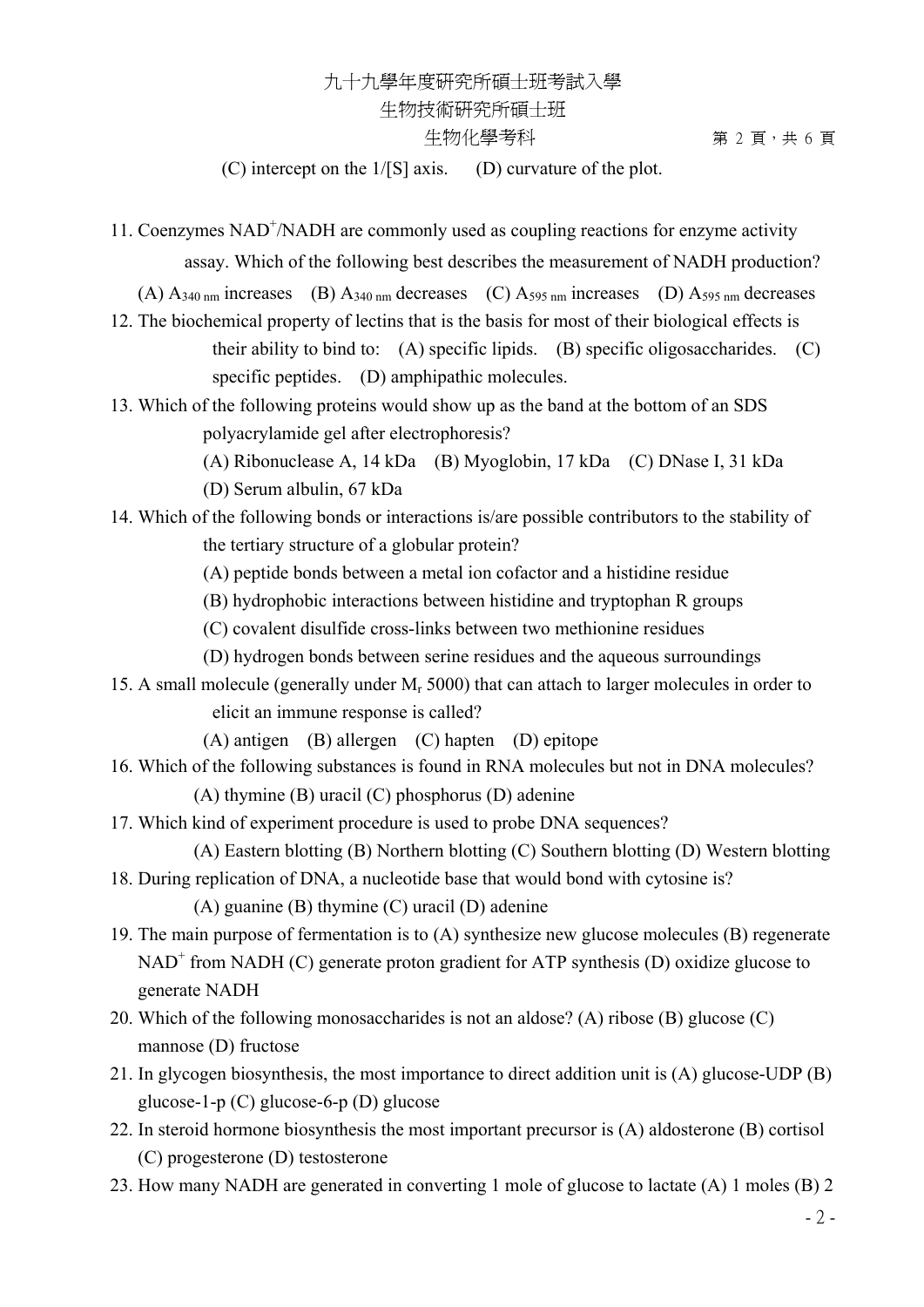## 九十九學年度研究所碩士班考試入學 生物技術研究所碩士班 生物化學考科 第 3 頁,共 6 頁

moles (C) 4 moles (D) 38 moles

- 24. Which of the following organisms has the smallest genome in size (A) *E. coli* (B) *saccharomyces cerevisiae* (C) *homo sapiens* (D) T4 phage
- 25. Which of the following sub-cellular structures does not exist in mammalian cells (A) golgi complex (B) chloroplasts (C) lysosomes (D) mitochondria
- 26. Which of the following compound is a specific inhibitor of citric acid cycle (A) AZT (B) chloramphenicol (C) novobiocin (D) cordycepin
- 27. Which of these lipoproteins can play essential roles in the transport of dietary lipids to tissue (A) chylomicron (B) VLDL (C) HDL (D) LDL
- 28. Cell membrane mainly consists of (A) polysaccharides and DNA (B) proteins and carbohydrates (C) phospholipids and proteins (D) lipids and carbohydrates
- 29. Glucose-1-phosphate can be converted to glucose-6-phosphate be a (A) dehydrogenase (B) epimerase (C) isomerase (D) transferse
- 30. In fatty acid biosynthesis, the most important addition unit is (A) acetyl-ACP (B) acetyl-CoA (C) coenzyme A (D) ketoacyl-ACP
- 31. The reactions of glycolysis occur in this eukaryotic cell compartment:
	- (A) Cytoplasm
	- (B) Mitochondrion
	- (C) Nucleus
	- (D) Both cytoplasm and mitochondria
- 32. The order of compounds in the conversion of glucose to pyruvic acid is as follows: (PEP = phosphoenolpyruvate)
	- (A) Fructose-6-phosphate, fructose-*bis*phosphate, PEP, 1,3-phosphoglyceric acid, 3-phosphoglyceric acid.
	- (B) Fructose-6-phosphate, fructose-*bis*phosphate, 1,3-phosphoglyceric acid, 3-phosphoglyceric acid, PEP.
	- (C) Fructose-6-phosphate, fructose-*bis*phosphate, 3-phosphoglyceric acid, 1,3-phosphoglyceric acid, PEP.
	- (D) Fructose-*bis*phosphate, fructose-6-phosphate, 3-phosphoglyceric acid, 1,3-phosphoglyceric acid, PEP.
- 33. In humans, pyruvate can be converted to
	- (A) acetyl-CoA only
	- (B) lactate only
	- (C) ethanol only
	- (D) acetyl-CoA and lactate
- 34. What is the net ATP yield from glucose during glycolysis?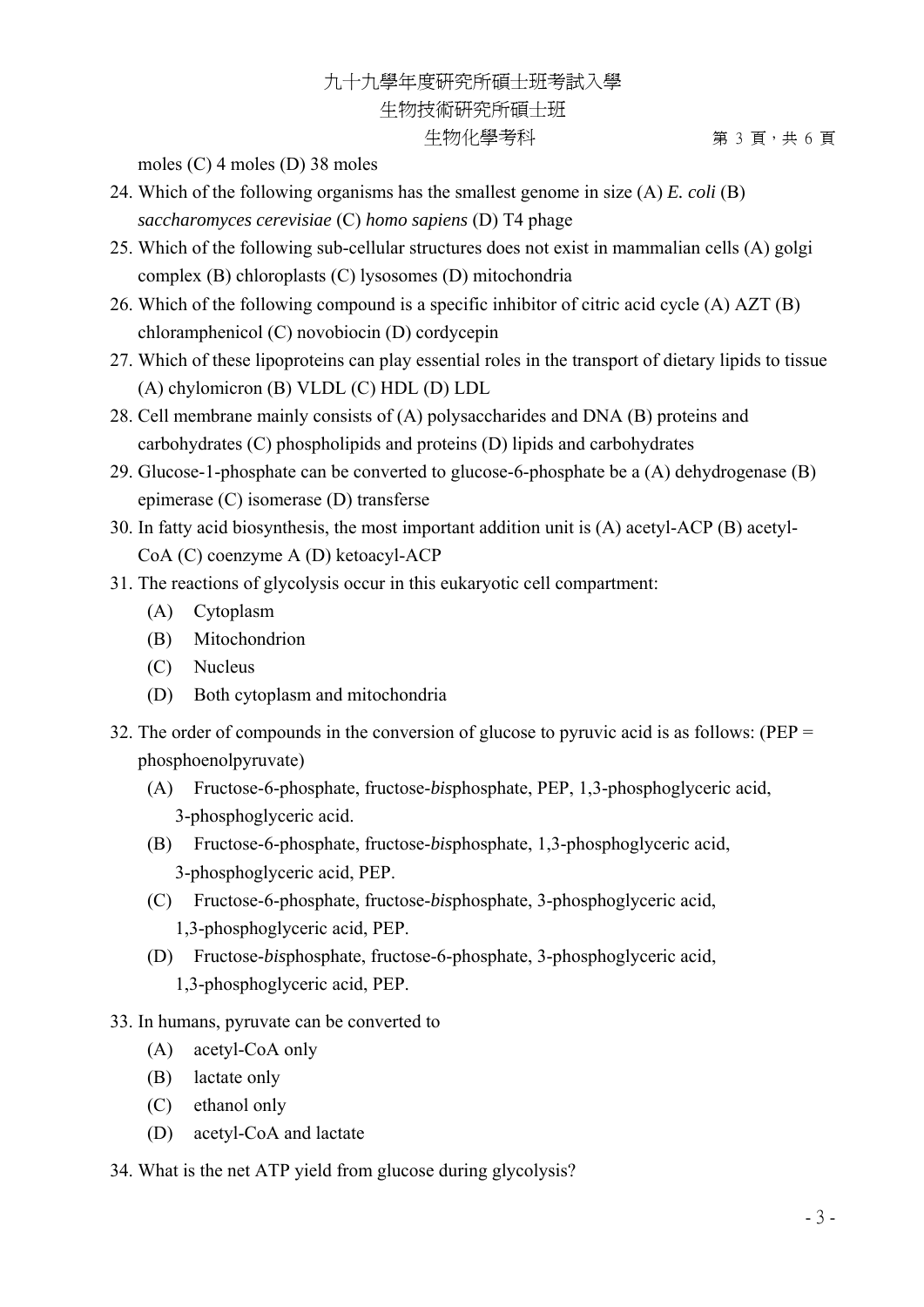## 九十九學年度研究所碩士班考試入學 生物技術研究所碩士班

生物化學考科 第 7 天 7 第 4 頁,共 6 頁

- $(A)$  1
- (B) 2
- $(C)$  3
- $(D)$  4

35. Which enzyme could convert the following reaction?



- (A) an epimerase
- (B)an isomerase
- (C) a mutase
- (D) a dehydrogenase

36. Which of the following exercise(s) allosteric control in the reaction of phosphofructokinase?

- (A) ATP
- (B) fructose 2,6-*bis*phosphate
- (C) All of these answers are correct.
- (D) None of these answers is correct.

37. Which group of small molecules best fit the boxes associated with the reaction shown?



- 38. What is the name of the pictured glycolytic intermediate?
	- (A) 1-phosphoglycerate
	- (B) glyceraldehyde-3-phosphate
	- (C) dihydroxyacetone phosphate
	- (D) 3-phosphoglycerate

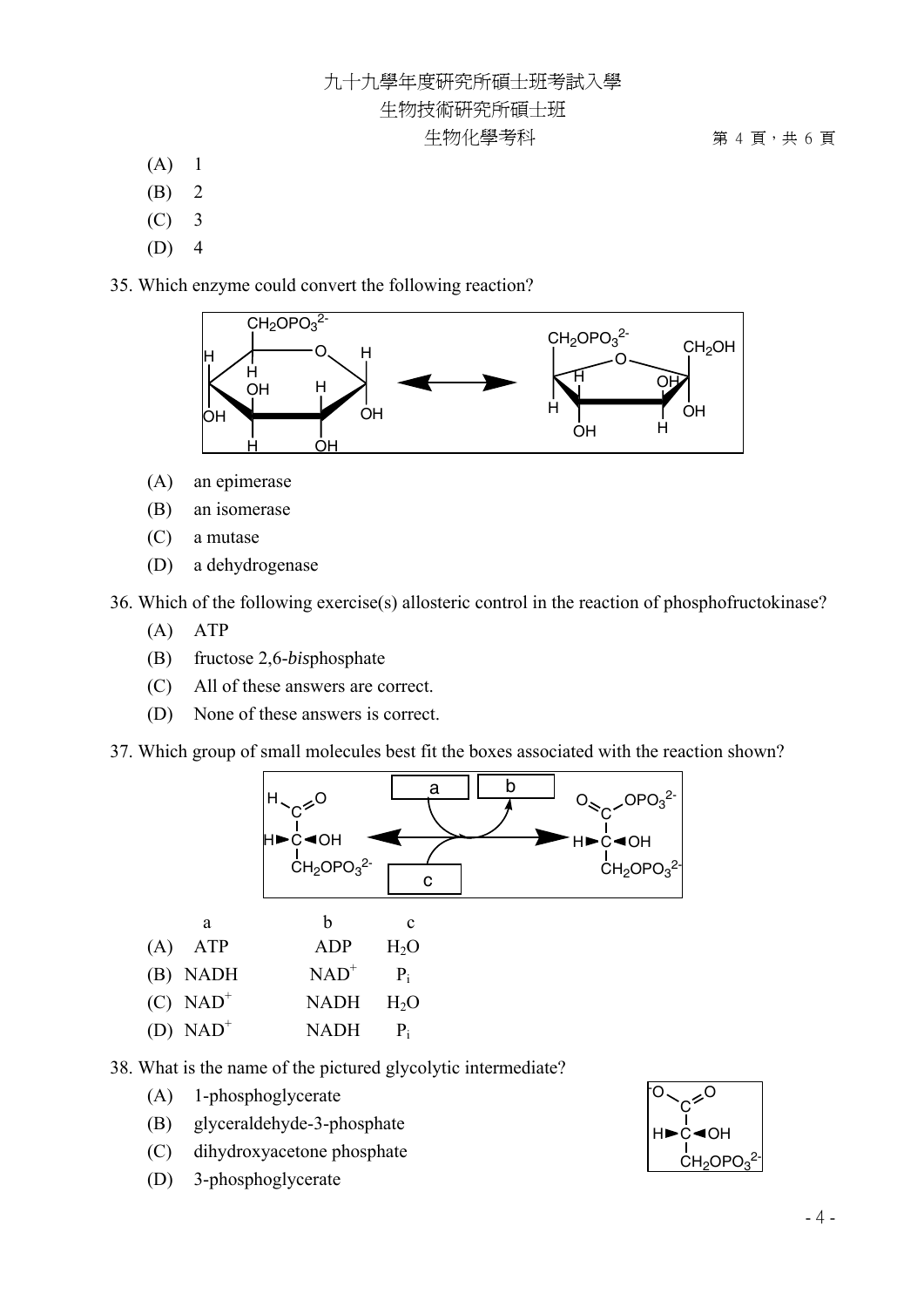## 九十九學年度研究所碩士班考試入學

#### 生物技術研究所碩士班

#### 生物化學考科 第 5 頁,共 6 頁

39. During anaerobic metabolism in bacterial, the carbons of glucose end up in this molecule:

- $(A)$   $CO<sub>2</sub>$
- (B) Ethanol
- (C) Lactic acid
- (D) Both  $CO<sub>2</sub>$  and ethanol

40. The following enzymes of anaerobic metabolism are all tetrameric, **except**:

- (A) Hexokinase
- (B) Phosphofructokinase
- (C) Pyruvate kinase
- (D) Lactic Dehydrogenase
- 41. The compound uridine diphosphate glucose (UDPG) plays a role in
	- (A) glycogen breakdown
	- (B) glycogen synthesis
	- (C) glycolysis
	- (D) gluconeogenesis
- 42. When glycogen synthase is phosphorylated
	- (A) its activity decreases.
	- (B) its activity increases.
	- (C) its activity is unaffected.
	- (D) That enzyme doesn't get phosphorylated.
- 43. When glycogen phosphorylase is phosphorylated
	- (A) its activity decreases.
	- (B) its activity increases.
	- (C) its activity is unaffected.
	- (D) That enzyme doesn't get phosphorylated.
- 44. Which enzyme is used in gluconeogenesis, but **NOT** in glycolysis?
	- (A)PEP carboxykinase
	- (B) enolase
	- (C) phosphohexose isomerase
	- (D) 3-phosphoglycerate dehydrogenase
- 45. Phospholipases break down fats by
	- (A) adding a phosphate group to them.
	- (B) reducing the double bonds to single bonds.
	- (C) hydrolyzing them.
	- (D) removing acety-CoA units.